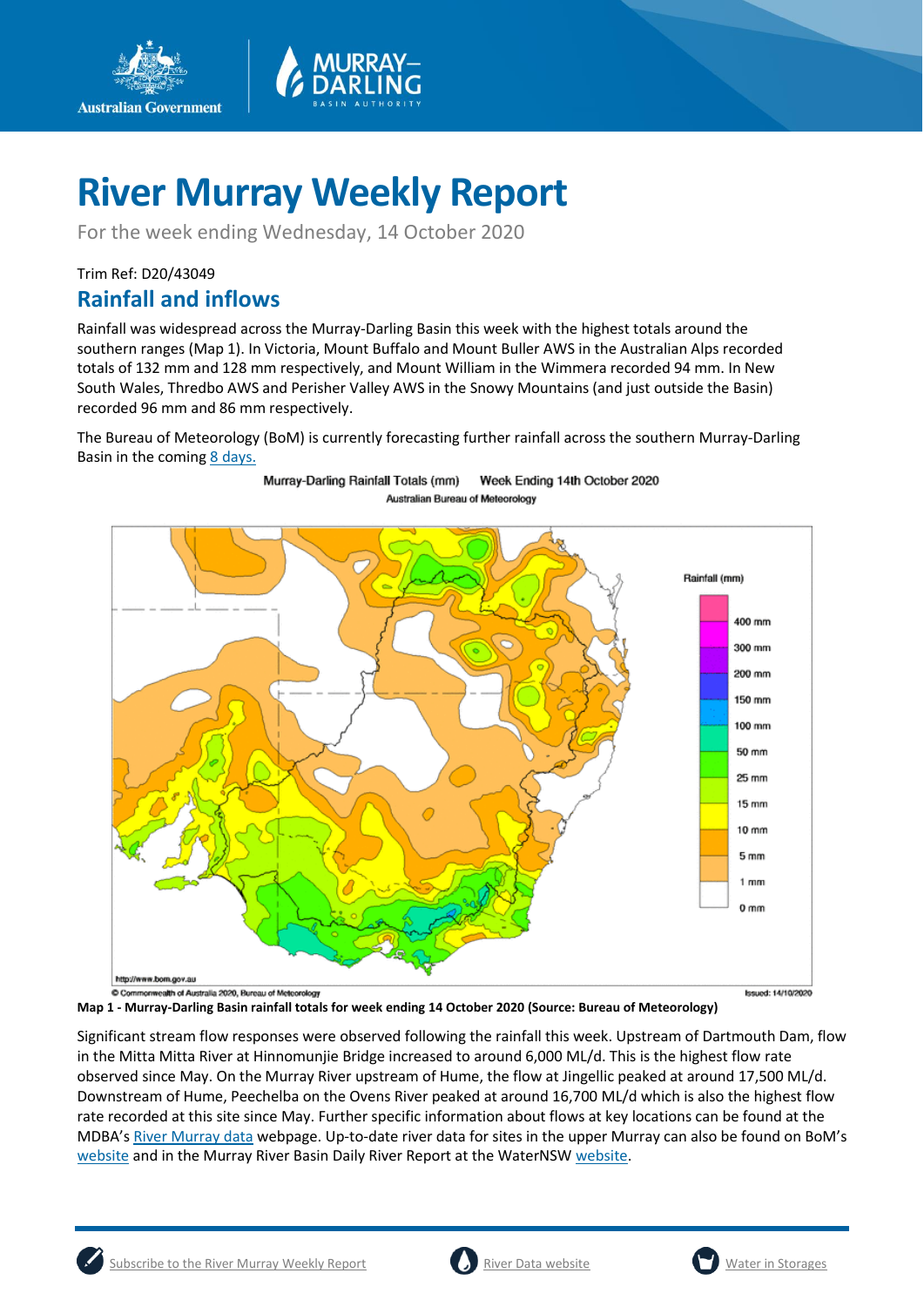## **River operations**

- NSW Murray general security allocations and Victorian Murray high reliability water shares increase
- Hume dam releases reduced in response to rainfall
- Water for the environment supporting Murray Cod outcomes in the Murray and Lower Darling

### **River operations and the COVID-19 virus**

The MDBA is continuing to work with government partners and stakeholders during this challenging time. In response to the impact of COVID-19, the MDBA has enacted business continuity arrangements to ensure the continued operation of our business functions. River operations have been identified as a priority in this time as running the river is essential to supporting irrigation supply t[o agricultural industries.](https://www.agriculture.gov.au/biosecurity/coronavirus/food-agriculture)

We hope all our community members remain safe at this time. We encourage all river users to evaluate plans against government advice, physical distancing and travel, and to support actions to limit the spread of COVID-19.

## **Water quality impacts**

Amber alerts for **blue-green algae** remain current in the River Murray system for the Gulpa Creek at Mathoura, the Edward River at Old Morago, River Murray at Buronga and River Murray at Lock 8. It is important that water users regularly keep up to date with algal alerts, notices and health warnings. This information is available through [Goulburn-Murray Water](https://www.g-mwater.com.au/news/bga) an[d WaterNSW.](https://www.waternsw.com.au/water-quality/algae)

Following the Bureau of Metrology's [declaration of La Niña](http://www.bom.gov.au/climate/enso/) last week and continued [wet rainfall outlook](http://www.bom.gov.au/climate/outlooks/#/rainfall/summary) across south eastern Australia, Murray Darling Basin communities should be aware there is a significant risk of hypoxic blackwater events occurring particularly in New South Wales. After three hot and dry years, floodplains have a high load of leaf litter. La Niña conditions in spring increase the risk of floods, which can wash organic matter into waterways and lead to hypoxic blackwater events. More information is provided in a MDBA and WaterNSW joint [media release.](https://www.mdba.gov.au/media/mr/joint-mdba-nsw-media-release-welcome-spring-rains-bring-heightened-risk-blackwater-lachlan)

#### **Monthly snapshot of water in the system**

River Murray communities can now access a monthly point-in-time snapshot that shows what water is in the river for the environment compared with water for towns, industries and irrigators.

Every day, water enters the river at different points and for different purposes, including irrigation, town water supply, industries and specific environmental benefits. The monthly snapshot shows in simple terms the volume of flow and the extent to which it comprises water for the environment at five locations—in the Murray River at Yarrawonga and the South Australian border, and in the Murrumbidgee, Goulburn and Darling rivers just upstream of their junction with the Murray. Find out more o[n Flows in the River Murray system.](https://www.mdba.gov.au/water-management/regular-reports-murray-data-storages/flows-river-murray-system)

#### **River operations**

Over the past week, MDBA total active storage increased by 142 GL to 4,866 GL (58% capacity).

At **Dartmouth Reservoir**, the [storage](https://riverdata.mdba.gov.au/dartmouth-dam) level increased by 43 GL to 2,241 GL (58% capacity). The release, measured at Colemans, continued to target the minimum flow rate of 200 ML/d.

At **Hume Reservoir** th[e storage](https://riverdata.mdba.gov.au/hume-dam) level increased by 114 GL to 2,183 GL (73% capacity). Releases returned to the minimum rate of 600 ML/day over the weekend as inflows from the Kiewa and Ovens Rivers increased. Over the coming days and weeks, Hume releases will continue to be influenced by rainfall, irrigation demands and orders for water for the environment.

At **Lake Mulwala,** the pool [level](https://riverdata.mdba.gov.au/yarrawonga-weir-upstream) is 124.75 m AHD and within the normal operating range of between 124.6 and 124.9 m AHD. Total daily diversion at the major irrigation off-takes increased from 1,400 ML/d to 3,500 ML/day over the week and is expected to reach around 3,900 ML/d in the coming days as temperatures continue to increase. It is anticipated that demands will ease later in the week as irrigators responded to the rainfall





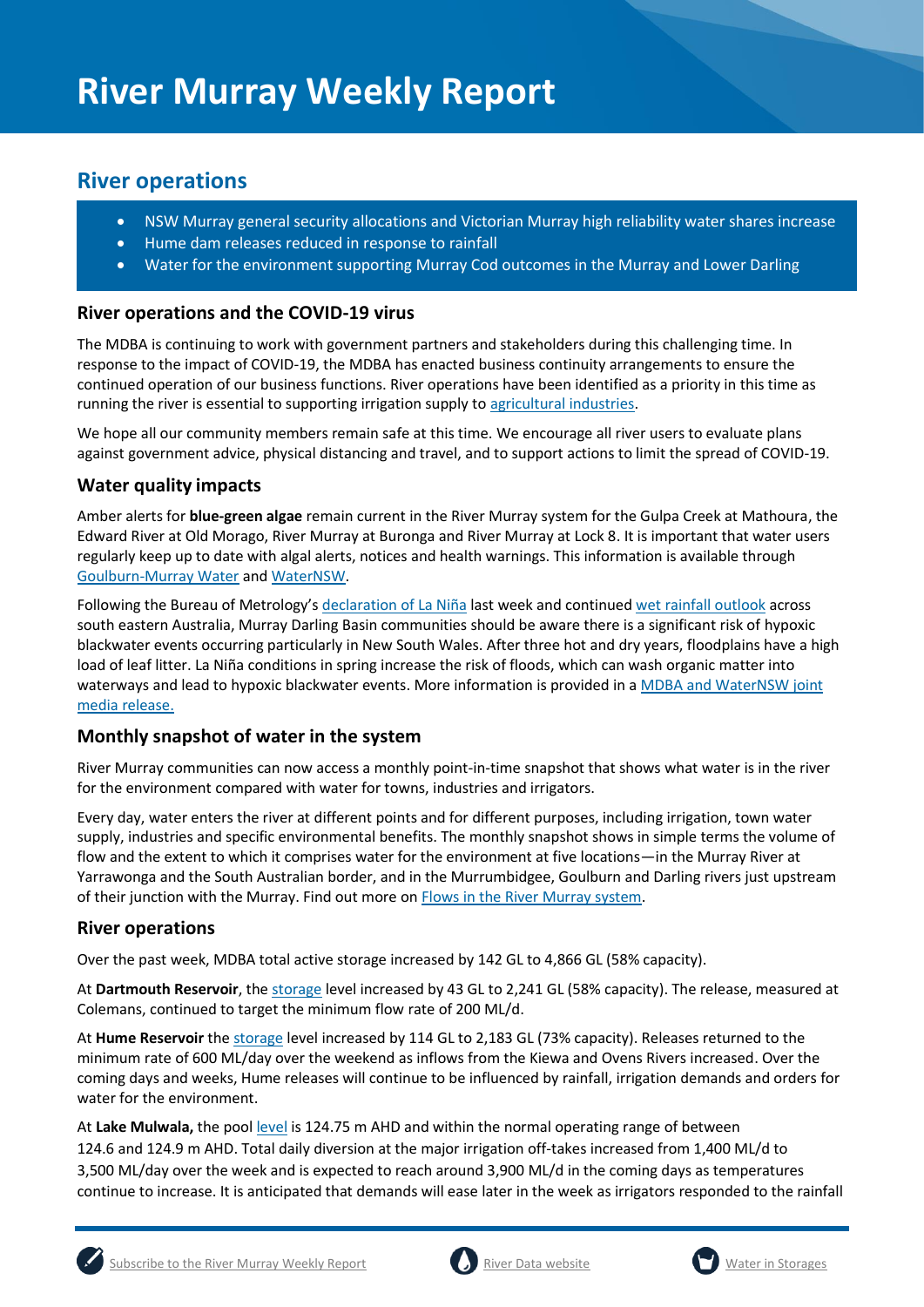forecast, although to what extent is uncertain. Whilst the current [outlook](http://www.bom.gov.au/jsp/watl/rainfall/pme.jsp) suggests moderate rainfall totals could be expected in the upper Murray catchments, only modest totals are forecast in NSW around the irrigation areas.

The [release](https://riverdata.mdba.gov.au/yarrawonga-weir-downstream) from **Yarrawonga Weir** peaked around 16,000 ML/d on Thursday 15 October as inflows from the Kiewa and Ovens Rivers move downstream. As this natural 'fresh' or flow pulse recedes and over the coming weeks, a water order has been placed by environmental water holders (EWH's) for river operators to target a release rate of around 15,000 ML/d downstream of Yarrawonga Weir. This flow rate is being targeted to provide water levels that support the Murray Cod nesting season, while also increasing lateral connectivity between the River Murray and the **Barmah—Millewa Forest**. This greater connectivity has been enabled by the opening of selected regulators in the forest which promotes increased productivity in the river and supports plants and animals in the forest (Photo 1). All actions associated with water for the environment are tracked and water usage debited from environmental water holder accounts.



**Photo 1 – Great Egrets at the shallowly flooded Steamer Plain wetland within Barmah forest (Photos courtesy GBCMA)**

Next week, the flow downstream of Yarrawonga may return above 15,000 ML/d, but this will depend on rainfall and any subsequent inflows from the Ovens and Kiewa Rivers. BoM produce 7-day stream flow forecasts for a number of tributaries including the Ovens and Kiewa Rivers and these are available on their [website.](http://www.bom.gov.au/water/7daystreamflow/)

This week flow through the **Edward River Offtake** averaged around 1,450 ML/d, while flow through the **Gulpa Creek Offtake** was increased to around 350 ML/d. Flow in the Edward system is currently being supplemented by the release of around 400 ML/d from Edward Escape to help meet increasing demands at Wakool Main Canal (currently diverting 1,000 ML/day and forecast to increase to 1,600 ML/d in coming days). The release from Stevens Weir is currently around 600 ML/d.

On the **Goulburn River**, the flow measured at [McCoys Bridge](https://riverdata.mdba.gov.au/mccoy-bridge) peaked at 9,800 ML/d. This higher flow is due to tributary inflows following rainfall in the Goulburn catchment during the week. Information regarding opportunities for allocation trade between the Goulburn and Murray Valleys is available at the Victorian water register [website.](http://waterregister.vic.gov.au/water-trading/allocation-trading#AllocationTradeOpportunities)

[Diversions](https://riverdata.mdba.gov.au/national-channel-ds-torrumbarry-headworks) to National Channel from the **Torrumbarry Weir** pool increased to around 1,500 ML/d. A portion of this flow is being used to maintain baseflows in the Gunbower Creek with the aim of providing increased habitat for native fish and other aquatic animals over the spring period. Flow in Gunbower Creek returns to the River Murray



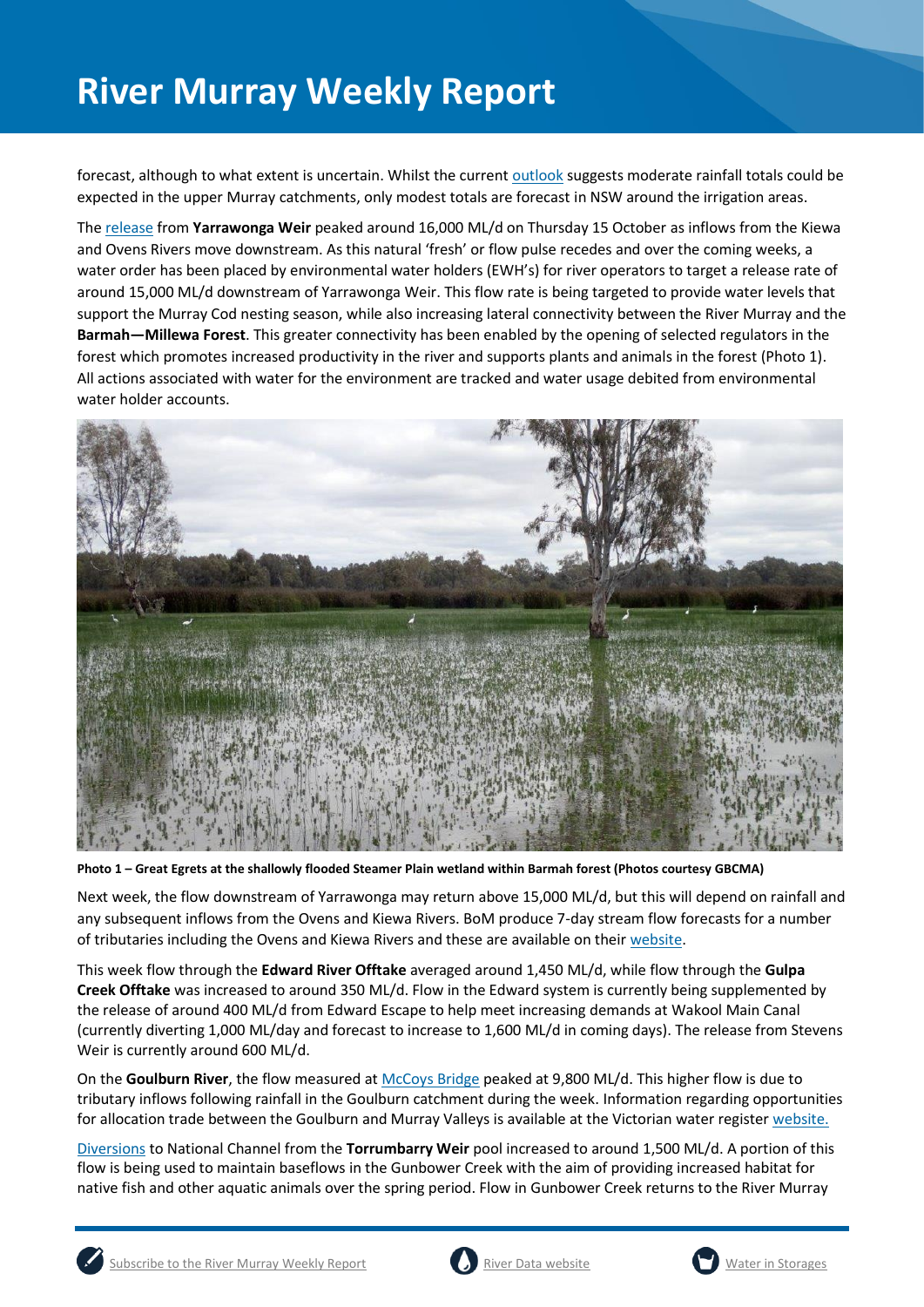via Koondrook Spillway, downstream of Torrumbarry Weir near Barham. This week the [release downstream](https://riverdata.mdba.gov.au/torrumbarry-weir-downstream) of Torrumbarry Weir increased to 11,000 ML/d in response to increasing inflows from the Goulburn River.

Inflow from the **Murrumbidgee River**, measured a[t Balranald,](https://riverdata.mdba.gov.au/balranald-weir-downstream) averaged near the October end of system target of 1,030 ML/d. The [Murrumbidgee IVT balance](https://www.waternsw.com.au/customer-service/ordering-trading-and-pricing/trading/murrumbidgee) is open for trade from the Murray to the Murrumbidgee (102 GL) but remains closed for trade from the Murrumbidgee to the Murray.

At **Euston Weir**, th[e weir pool level](https://riverdata.mdba.gov.au/euston-weir-upstream) is at FSL. Th[e downstream release](https://riverdata.mdba.gov.au/euston-weir-downstream) averaged near 8,000 ML/d and is forecast to rise over the coming week toward around 13,000 ML/day.

**Menindee Lakes** [storage](https://riverdata.mdba.gov.au/menindee-lakes-combined-storage) eased this week to around 465 GL (27% capacity). The downstream release, measured at Weir 32, remains near 400 ML/d, with small releases of water for the environment continuing. These flows aim to improve the condition of the lower Darling and help Murray Cod breed this spring. For more information refer to th[e Commonwealth Environmental Water Office](https://www.environment.gov.au/cewo/media-release/lower-darling-baaka-flows-boosted) and [NSW Department of Planning, Industry and Environment.](https://www.environment.nsw.gov.au/news/spring-flow-for-fish-in-the-lower-darling-baaka-river) Some [water restrictions](https://www.industry.nsw.gov.au/water/allocations-availability/temporary-water-restrictions) remain current in NSW. Links to drought services and assistance can be accessed via the MDB[A drought webpage.](https://www.mdba.gov.au/managing-water/drought-murray-darling-basin)

At **Wentworth Weir**, the weir pool level is being managed at around FSL. The downstream flow averaged around 7,000 ML/d.

Downstream at **Lock 9, Lock 8 and Lock 7** weir pools continue to vary near FSL, within their normal operating range.

The [storage](https://riverdata.mdba.gov.au/lake-victoria) level at **Lake Victoria** fell by 15 GL to 636 GL (94% capacity) this week as releases were made to deliver the required flow to South Australia. The volume stored in Lake Victoria is forecast to continue falling away over the coming fortnight before rising again as recent inflows from tributaries downstream of Hume arrive and are captured, contributing to improved water availability for all water entitlement holders.

The [flow](https://riverdata.mdba.gov.au/flow-south-australia-calculated) to **South Australia** averaged 9,000 ML/d and includes the October South Australian monthly entitlement plus water for the environment and traded volumes.

The **Lower Lakes** 5-day average water level is 0.88 m AHD. Unregulated flows and delivery of water for the environment into the Lower Lakes over the past few months have allowed large volumes to be released through the barrages to target outcomes in the Coorong and at the Murray Mouth. Increased barrage releases will continue to be made when conditions allow to push fresh water into the Coorong. For information on barrage releases and South Australia's Entitlement flow, see the South Australian Department for Environment and Water Weekly [River](https://www.environment.sa.gov.au/topics/river-murray/flow-reports)  [Murray Flow Report.](https://www.environment.sa.gov.au/topics/river-murray/flow-reports)

#### **For media inquiries contact the Media Officer on 02 6279 0141**

ANGUS PATON Acting Executive Director, River Management



**Australian Government** 







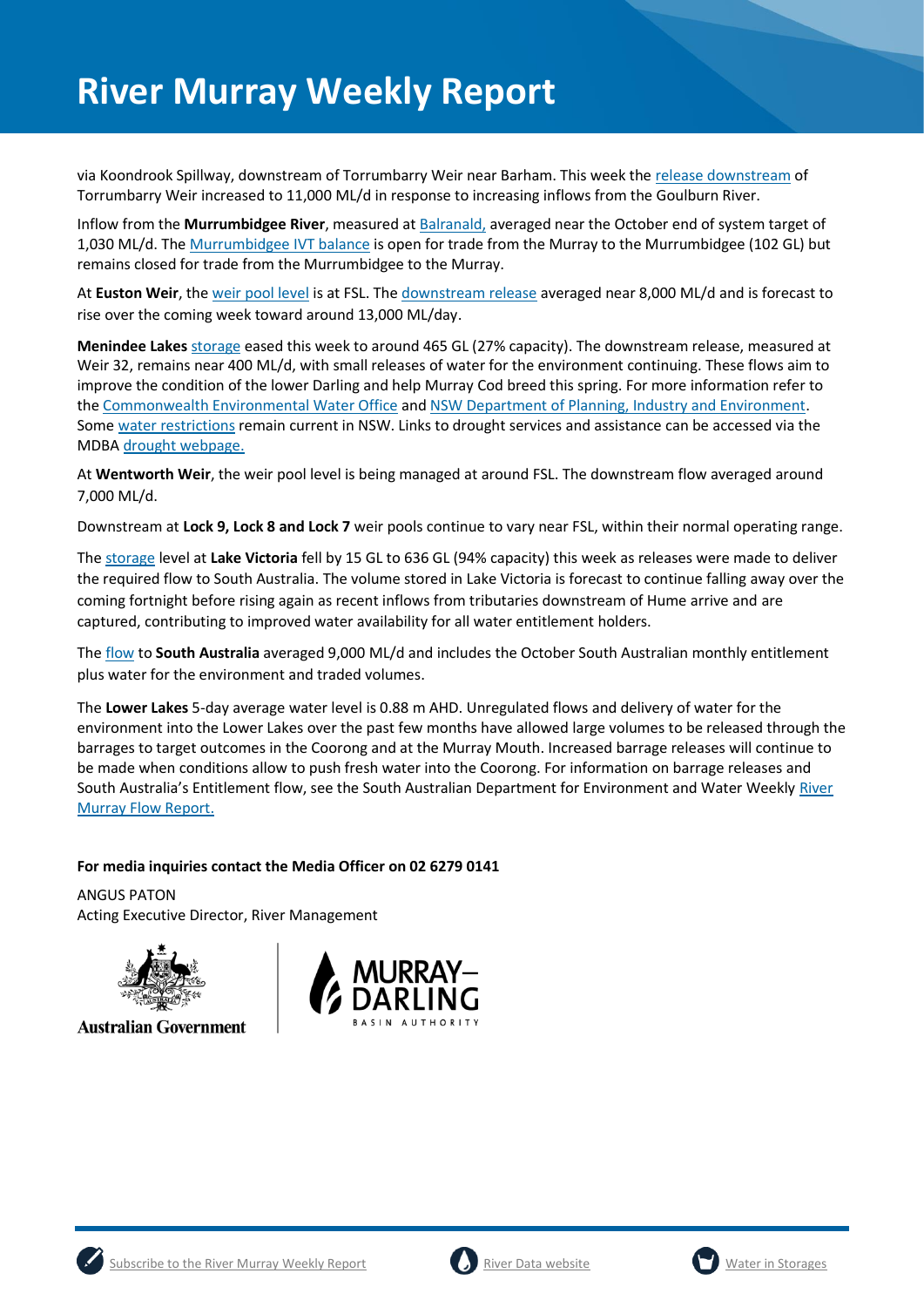#### Water in Storage Week ending Week ending Wednesday 14 Oct 2020

| <b>MDBA Storages</b>             | Full<br>Supply<br>Level | Full<br>Supply<br>Volume | Current<br>Storage<br>Level | Current<br>Storage |     | Dead<br>Storage | Active<br>Storage | Change in Total<br>Storage for the<br>Week |
|----------------------------------|-------------------------|--------------------------|-----------------------------|--------------------|-----|-----------------|-------------------|--------------------------------------------|
|                                  | (m AHD)                 | (GL)                     | (m AHD)                     | (GL)               | %   | (GL)            | (GL)              | (GL)                                       |
| Dartmouth Reservoir              | 486.00                  | 3856                     | 457.23                      | 2 2 4 1            | 58% | 71              | 2 1 7 0           | $+43$                                      |
| Hume Reservoir                   | 192.00                  | 3 0 0 5                  | 187.53                      | 2 1 8 3            | 73% | 23              | 2 1 6 0           | $+114$                                     |
| Lake Victoria                    | 27.00                   | 677                      | 26.66                       | 636                | 94% | 100             | 536               | -15                                        |
| Menindee Lakes                   |                         | 1 731*                   |                             | 465                | 27% | (- -) #         |                   | $-4$                                       |
| <b>Total</b>                     |                         | 9 2 6 9                  |                             | 5 5 2 5            | 60% | $ -$            | 4866              | $+138$                                     |
| <b>Total Active MDBA Storage</b> |                         |                          |                             |                    |     |                 | 58% ^             |                                            |

#### **Major State Storages**

| <b>Burriniuck Reservoir</b> | 026     | 818   | 80% |     | 815     | +4    |
|-----------------------------|---------|-------|-----|-----|---------|-------|
| <b>Blowering Reservoir</b>  | 631     | 344   | 82% | 24  | 320     | $+29$ |
| Eildon Reservoir            | 3 3 3 4 | 2 137 | 64% | 100 | 2 0 3 7 | -142  |

\* Menindee surcharge capacity – 2050 GL \*\* All Data is rounded to nearest GL \*\*

# NSW has sole access to water when the storage falls below 480 GL. MDBA regains access to water when the storage next reaches 640 GL. ^ % of total active MDBA storage

| <b>Snowy Mountains Scheme</b> |                     | Snowy diversions for week ending 13 Oct 2020 |                  |           |                 |
|-------------------------------|---------------------|----------------------------------------------|------------------|-----------|-----------------|
| <b>Storage</b>                | Active Storage (GL) | Weekly Change (GL)                           | Diversion (GL)   | This Week | From 1 May 2020 |
| Lake Eucumbene - Total        | 287                 | +64                                          | Snowy-Murray     |           | 422             |
| Snowy-Murray Component        | 605                 | $+42$                                        | Tooma-Tumut      | $+10$     | 158             |
| <b>Target Storage</b>         | 400                 |                                              | Net Diversion    | -9        | 264             |
|                               |                     |                                              | Murray 1 Release | $+19$     | 612             |

#### **Major Diversions from Murray and Lower Darling (GL) \***

| <b>New South Wales</b>      | This Week | From 1 July 2020 | Victoria                        | This Week | From 1 July 2020 |
|-----------------------------|-----------|------------------|---------------------------------|-----------|------------------|
| Murray Irrig. Ltd (Net)     | 16.9      | 162              | Yarrawonga Main Channel (net)   | 4.8       | 32               |
| <b>Wakool Sys Allowance</b> | n/a       | 30               | Torrumbarry System + Nyah (net) | 6.2       | 64               |
| Western Murray Irrigation   | 0.3       |                  | Sunraysia Pumped Districts      | 1.4       |                  |
| Licensed Pumps              | n/a       | 47               | Licensed pumps - GMW (Nyah+u/s) | 0.2       |                  |
| Lower Darling               | $0.0\,$   |                  | Licensed pumps - LMW            | 7.6       | 50               |
| <b>TOTAL</b>                | 17.2      | 241              | TOTAL                           | 20.2      | 160              |

\* Figures are derived from actual and estimates where data is unavailable. Please note that not all data may have been available at the time of creating this report. \*\* All data above is rounded to nearest 100 ML for weekly data and nearest GL for cumulative data

| Flow to South Australia (GL)<br>* Flow to SA will be greater than normal entitlement for<br>this month due to environmental flows. | Entitlement this month<br>Flow this week<br>Flow so far this month<br>Flow last month | $170.0*$<br>62.9<br>138.5<br>274.0 | (9 000 ML/day) |
|------------------------------------------------------------------------------------------------------------------------------------|---------------------------------------------------------------------------------------|------------------------------------|----------------|
|                                                                                                                                    |                                                                                       |                                    |                |

#### **Salinity (EC) (microSiemens/cm at 25<sup>o</sup> C)**

|                         | Current | Average over the last week | Average since 1 August 2020 |
|-------------------------|---------|----------------------------|-----------------------------|
| Swan Hill               | 90      | 110                        | 120                         |
| Euston                  |         |                            |                             |
| <b>Red Cliffs</b>       | 150     | 150                        | 140                         |
| Merbein                 | 150     | 160                        | 180                         |
| Burtundy (Darling)      | 390     | 380                        | 310                         |
| Lock 9                  | 160     | 160                        | 140                         |
| Lake Victoria           | 130     | 130                        | 120                         |
| Berri                   | 170     | 160                        | 150                         |
| Waikerie                | 210     | 210                        | 200                         |
| Morgan                  | 210     | 210                        | 200                         |
| Mannum                  | 200     | 210                        | 220                         |
| Murray Bridge           | 250     | 250                        | 240                         |
| Milang (Lake Alex.)     | 770     | 790                        | 850                         |
| Poltalloch (Lake Alex.) | 470     | 470                        | 470                         |
| Meningie (Lake Alb.)    | 1 640   | 1 600                      | 1680                        |
| Goolwa Barrages         | 930     | 980                        | 1430                        |





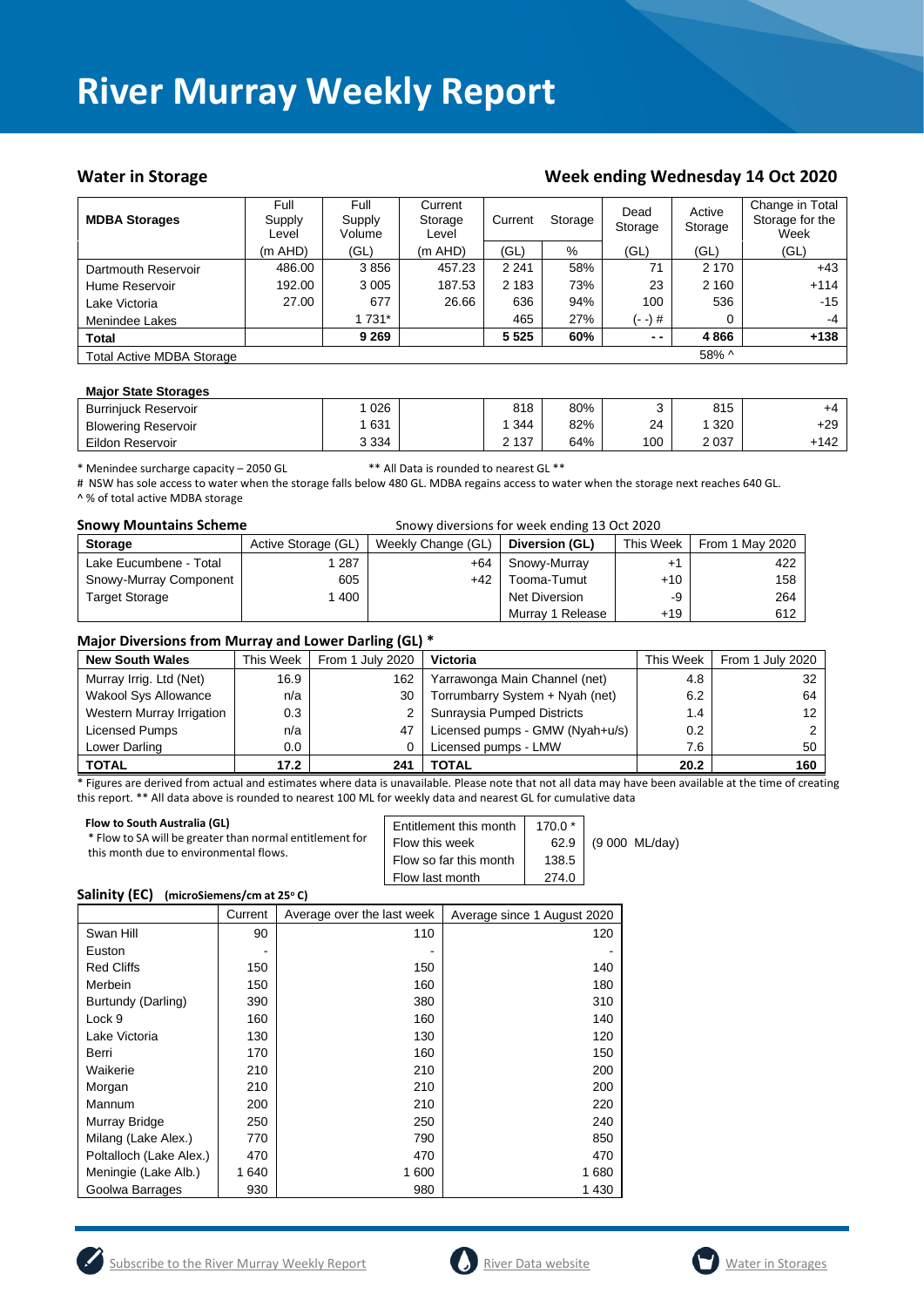

# **MURRAY-<br>DARLING**

#### River Levels and Flows **River Levels and Flows Week ending Wednesday 14 Oct 2020**

| local<br>(m)<br>(m)<br>(ML/day)<br>(ML/day)<br><b>River Murray</b><br>(m)<br>AHD)<br>(ML/day)<br>F<br>5 0 4 0<br>5 3 6 0<br>4 2 2 0<br>Khancoban<br>F<br>Jingellic<br>209.02<br>11 8 20<br>14 250<br>8 1 4 0<br>4.0<br>2.50<br>F<br>Tallandoon (Mitta Mitta River)<br>4.2<br>1.83<br>218.72<br>1680<br>1850<br>990<br>S<br>5.5<br>155.05<br>1 1 3 0<br>3800<br>Heywoods<br>1.42<br>600<br>$\mathbb S$<br>5.5<br><b>Doctors Point</b><br>2.06<br>150.53<br>4850<br>4 6 6 0<br>6 0 6 0<br>4.3<br>1.12<br>148.56<br>Albury<br>4.6<br>1.27<br>127.29<br>R<br>Corowa<br>4 4 9 0<br>4580<br>5 6 9 0<br>R<br>6.4<br>1.84<br>116.88<br>11 650<br>9690<br>8 3 2 0<br>Yarrawonga Weir (d/s)<br>${\sf R}$<br>2.25<br>10 280<br>8690<br>7 900<br>Tocumwal<br>6.4<br>106.09<br>7.3<br>3.42<br>81.97<br>10 990<br>$\mathsf{R}$<br>9650<br>5 1 8 0<br>Torrumbarry Weir (d/s)<br>R<br>Swan Hill<br>4.5<br>1.80<br>64.72<br>10 080<br>7480<br>5 5 3 0<br>${\sf R}$<br>8.8<br><b>Wakool Junction</b><br>3.25<br>52.37<br>9 2 3 0<br>7770<br>7 3 3 0<br>${\sf R}$<br>Euston Weir (d/s)<br>9.1<br>1.52<br>7880<br>8 4 8 0<br>43.36<br>8 2 6 0<br>F<br>Mildura Weir (d/s)<br>7 0 20<br>7 1 9 0<br>8620<br>F<br>7.3<br>Wentworth Weir (d/s)<br>2.92<br>27.68<br>6620<br>6990<br>8 1 3 0<br>F<br><b>Rufus Junction</b><br>8 0 6 0<br>9 9 0 0<br>3.57<br>20.50<br>7 170<br>$\overline{\phantom{0}}$<br>F<br>Blanchetown (Lock 1 d/s)<br>0.94<br>7310<br>9 1 4 0<br>8570<br>$\overline{\phantom{a}}$<br><b>Tributaries</b><br>F<br>2.8<br>156.09<br>3800<br>1920<br>Kiewa at Bandiana<br>2.86<br>4580<br>F<br>Ovens at Wangaratta<br>11.9<br>11.19<br>148.87<br>12 650<br>12 2 2 0<br>4 4 9 0<br>5.29<br>9770<br>R<br>Goulburn at McCoys Bridge<br>9.0<br>96.71<br>7 0 0 0<br>2 4 4 0<br>F<br>5.5<br>Edward at Stevens Weir (d/s)<br>0.90<br>80.68<br>610<br>740<br>1 0 5 0<br>F<br><b>Edward at Liewah</b><br>1.85<br>57.23<br>1 1 5 0<br>1 1 9 0<br>990<br>F<br>410<br><b>Wakool at Stoney Crossing</b><br>1.37<br>54.87<br>390<br>440<br>Murrumbidgee at Balranald<br>1.52<br>R<br>1 0 7 0<br>5.0<br>57.48<br>1 100<br>1 2 4 0<br>F<br>6.1<br>3.13<br>90<br>Barwon at Mungindi<br>80<br>100<br>٠<br>$\mathbf S$<br>Darling at Bourke<br>4.04<br>9.0<br>230<br>250<br>330<br>$\overline{a}$<br>F<br>Darling at Burtundy Rocks<br>0.76<br>220<br>250<br>260<br>$\blacksquare$ | Minor Flood<br>Stage | Gauge | Height | Flow | Trend | Average Flow this<br>Week | Average Flow last<br>Week |
|-------------------------------------------------------------------------------------------------------------------------------------------------------------------------------------------------------------------------------------------------------------------------------------------------------------------------------------------------------------------------------------------------------------------------------------------------------------------------------------------------------------------------------------------------------------------------------------------------------------------------------------------------------------------------------------------------------------------------------------------------------------------------------------------------------------------------------------------------------------------------------------------------------------------------------------------------------------------------------------------------------------------------------------------------------------------------------------------------------------------------------------------------------------------------------------------------------------------------------------------------------------------------------------------------------------------------------------------------------------------------------------------------------------------------------------------------------------------------------------------------------------------------------------------------------------------------------------------------------------------------------------------------------------------------------------------------------------------------------------------------------------------------------------------------------------------------------------------------------------------------------------------------------------------------------------------------------------------------------------------------------------------------------------------------------------------------------------------------------------------------------------------------------------------------------------------------------------------------------------------------------------------------------------------------------------------------------------------------------|----------------------|-------|--------|------|-------|---------------------------|---------------------------|
|                                                                                                                                                                                                                                                                                                                                                                                                                                                                                                                                                                                                                                                                                                                                                                                                                                                                                                                                                                                                                                                                                                                                                                                                                                                                                                                                                                                                                                                                                                                                                                                                                                                                                                                                                                                                                                                                                                                                                                                                                                                                                                                                                                                                                                                                                                                                                       |                      |       |        |      |       |                           |                           |
|                                                                                                                                                                                                                                                                                                                                                                                                                                                                                                                                                                                                                                                                                                                                                                                                                                                                                                                                                                                                                                                                                                                                                                                                                                                                                                                                                                                                                                                                                                                                                                                                                                                                                                                                                                                                                                                                                                                                                                                                                                                                                                                                                                                                                                                                                                                                                       |                      |       |        |      |       |                           |                           |
|                                                                                                                                                                                                                                                                                                                                                                                                                                                                                                                                                                                                                                                                                                                                                                                                                                                                                                                                                                                                                                                                                                                                                                                                                                                                                                                                                                                                                                                                                                                                                                                                                                                                                                                                                                                                                                                                                                                                                                                                                                                                                                                                                                                                                                                                                                                                                       |                      |       |        |      |       |                           |                           |
|                                                                                                                                                                                                                                                                                                                                                                                                                                                                                                                                                                                                                                                                                                                                                                                                                                                                                                                                                                                                                                                                                                                                                                                                                                                                                                                                                                                                                                                                                                                                                                                                                                                                                                                                                                                                                                                                                                                                                                                                                                                                                                                                                                                                                                                                                                                                                       |                      |       |        |      |       |                           |                           |
|                                                                                                                                                                                                                                                                                                                                                                                                                                                                                                                                                                                                                                                                                                                                                                                                                                                                                                                                                                                                                                                                                                                                                                                                                                                                                                                                                                                                                                                                                                                                                                                                                                                                                                                                                                                                                                                                                                                                                                                                                                                                                                                                                                                                                                                                                                                                                       |                      |       |        |      |       |                           |                           |
|                                                                                                                                                                                                                                                                                                                                                                                                                                                                                                                                                                                                                                                                                                                                                                                                                                                                                                                                                                                                                                                                                                                                                                                                                                                                                                                                                                                                                                                                                                                                                                                                                                                                                                                                                                                                                                                                                                                                                                                                                                                                                                                                                                                                                                                                                                                                                       |                      |       |        |      |       |                           |                           |
|                                                                                                                                                                                                                                                                                                                                                                                                                                                                                                                                                                                                                                                                                                                                                                                                                                                                                                                                                                                                                                                                                                                                                                                                                                                                                                                                                                                                                                                                                                                                                                                                                                                                                                                                                                                                                                                                                                                                                                                                                                                                                                                                                                                                                                                                                                                                                       |                      |       |        |      |       |                           |                           |
|                                                                                                                                                                                                                                                                                                                                                                                                                                                                                                                                                                                                                                                                                                                                                                                                                                                                                                                                                                                                                                                                                                                                                                                                                                                                                                                                                                                                                                                                                                                                                                                                                                                                                                                                                                                                                                                                                                                                                                                                                                                                                                                                                                                                                                                                                                                                                       |                      |       |        |      |       |                           |                           |
|                                                                                                                                                                                                                                                                                                                                                                                                                                                                                                                                                                                                                                                                                                                                                                                                                                                                                                                                                                                                                                                                                                                                                                                                                                                                                                                                                                                                                                                                                                                                                                                                                                                                                                                                                                                                                                                                                                                                                                                                                                                                                                                                                                                                                                                                                                                                                       |                      |       |        |      |       |                           |                           |
|                                                                                                                                                                                                                                                                                                                                                                                                                                                                                                                                                                                                                                                                                                                                                                                                                                                                                                                                                                                                                                                                                                                                                                                                                                                                                                                                                                                                                                                                                                                                                                                                                                                                                                                                                                                                                                                                                                                                                                                                                                                                                                                                                                                                                                                                                                                                                       |                      |       |        |      |       |                           |                           |
|                                                                                                                                                                                                                                                                                                                                                                                                                                                                                                                                                                                                                                                                                                                                                                                                                                                                                                                                                                                                                                                                                                                                                                                                                                                                                                                                                                                                                                                                                                                                                                                                                                                                                                                                                                                                                                                                                                                                                                                                                                                                                                                                                                                                                                                                                                                                                       |                      |       |        |      |       |                           |                           |
|                                                                                                                                                                                                                                                                                                                                                                                                                                                                                                                                                                                                                                                                                                                                                                                                                                                                                                                                                                                                                                                                                                                                                                                                                                                                                                                                                                                                                                                                                                                                                                                                                                                                                                                                                                                                                                                                                                                                                                                                                                                                                                                                                                                                                                                                                                                                                       |                      |       |        |      |       |                           |                           |
|                                                                                                                                                                                                                                                                                                                                                                                                                                                                                                                                                                                                                                                                                                                                                                                                                                                                                                                                                                                                                                                                                                                                                                                                                                                                                                                                                                                                                                                                                                                                                                                                                                                                                                                                                                                                                                                                                                                                                                                                                                                                                                                                                                                                                                                                                                                                                       |                      |       |        |      |       |                           |                           |
|                                                                                                                                                                                                                                                                                                                                                                                                                                                                                                                                                                                                                                                                                                                                                                                                                                                                                                                                                                                                                                                                                                                                                                                                                                                                                                                                                                                                                                                                                                                                                                                                                                                                                                                                                                                                                                                                                                                                                                                                                                                                                                                                                                                                                                                                                                                                                       |                      |       |        |      |       |                           |                           |
|                                                                                                                                                                                                                                                                                                                                                                                                                                                                                                                                                                                                                                                                                                                                                                                                                                                                                                                                                                                                                                                                                                                                                                                                                                                                                                                                                                                                                                                                                                                                                                                                                                                                                                                                                                                                                                                                                                                                                                                                                                                                                                                                                                                                                                                                                                                                                       |                      |       |        |      |       |                           |                           |
|                                                                                                                                                                                                                                                                                                                                                                                                                                                                                                                                                                                                                                                                                                                                                                                                                                                                                                                                                                                                                                                                                                                                                                                                                                                                                                                                                                                                                                                                                                                                                                                                                                                                                                                                                                                                                                                                                                                                                                                                                                                                                                                                                                                                                                                                                                                                                       |                      |       |        |      |       |                           |                           |
|                                                                                                                                                                                                                                                                                                                                                                                                                                                                                                                                                                                                                                                                                                                                                                                                                                                                                                                                                                                                                                                                                                                                                                                                                                                                                                                                                                                                                                                                                                                                                                                                                                                                                                                                                                                                                                                                                                                                                                                                                                                                                                                                                                                                                                                                                                                                                       |                      |       |        |      |       |                           |                           |
|                                                                                                                                                                                                                                                                                                                                                                                                                                                                                                                                                                                                                                                                                                                                                                                                                                                                                                                                                                                                                                                                                                                                                                                                                                                                                                                                                                                                                                                                                                                                                                                                                                                                                                                                                                                                                                                                                                                                                                                                                                                                                                                                                                                                                                                                                                                                                       |                      |       |        |      |       |                           |                           |
|                                                                                                                                                                                                                                                                                                                                                                                                                                                                                                                                                                                                                                                                                                                                                                                                                                                                                                                                                                                                                                                                                                                                                                                                                                                                                                                                                                                                                                                                                                                                                                                                                                                                                                                                                                                                                                                                                                                                                                                                                                                                                                                                                                                                                                                                                                                                                       |                      |       |        |      |       |                           |                           |
|                                                                                                                                                                                                                                                                                                                                                                                                                                                                                                                                                                                                                                                                                                                                                                                                                                                                                                                                                                                                                                                                                                                                                                                                                                                                                                                                                                                                                                                                                                                                                                                                                                                                                                                                                                                                                                                                                                                                                                                                                                                                                                                                                                                                                                                                                                                                                       |                      |       |        |      |       |                           |                           |
|                                                                                                                                                                                                                                                                                                                                                                                                                                                                                                                                                                                                                                                                                                                                                                                                                                                                                                                                                                                                                                                                                                                                                                                                                                                                                                                                                                                                                                                                                                                                                                                                                                                                                                                                                                                                                                                                                                                                                                                                                                                                                                                                                                                                                                                                                                                                                       |                      |       |        |      |       |                           |                           |
|                                                                                                                                                                                                                                                                                                                                                                                                                                                                                                                                                                                                                                                                                                                                                                                                                                                                                                                                                                                                                                                                                                                                                                                                                                                                                                                                                                                                                                                                                                                                                                                                                                                                                                                                                                                                                                                                                                                                                                                                                                                                                                                                                                                                                                                                                                                                                       |                      |       |        |      |       |                           |                           |
|                                                                                                                                                                                                                                                                                                                                                                                                                                                                                                                                                                                                                                                                                                                                                                                                                                                                                                                                                                                                                                                                                                                                                                                                                                                                                                                                                                                                                                                                                                                                                                                                                                                                                                                                                                                                                                                                                                                                                                                                                                                                                                                                                                                                                                                                                                                                                       |                      |       |        |      |       |                           |                           |
|                                                                                                                                                                                                                                                                                                                                                                                                                                                                                                                                                                                                                                                                                                                                                                                                                                                                                                                                                                                                                                                                                                                                                                                                                                                                                                                                                                                                                                                                                                                                                                                                                                                                                                                                                                                                                                                                                                                                                                                                                                                                                                                                                                                                                                                                                                                                                       |                      |       |        |      |       |                           |                           |
|                                                                                                                                                                                                                                                                                                                                                                                                                                                                                                                                                                                                                                                                                                                                                                                                                                                                                                                                                                                                                                                                                                                                                                                                                                                                                                                                                                                                                                                                                                                                                                                                                                                                                                                                                                                                                                                                                                                                                                                                                                                                                                                                                                                                                                                                                                                                                       |                      |       |        |      |       |                           |                           |
|                                                                                                                                                                                                                                                                                                                                                                                                                                                                                                                                                                                                                                                                                                                                                                                                                                                                                                                                                                                                                                                                                                                                                                                                                                                                                                                                                                                                                                                                                                                                                                                                                                                                                                                                                                                                                                                                                                                                                                                                                                                                                                                                                                                                                                                                                                                                                       |                      |       |        |      |       |                           |                           |
|                                                                                                                                                                                                                                                                                                                                                                                                                                                                                                                                                                                                                                                                                                                                                                                                                                                                                                                                                                                                                                                                                                                                                                                                                                                                                                                                                                                                                                                                                                                                                                                                                                                                                                                                                                                                                                                                                                                                                                                                                                                                                                                                                                                                                                                                                                                                                       |                      |       |        |      |       |                           |                           |
|                                                                                                                                                                                                                                                                                                                                                                                                                                                                                                                                                                                                                                                                                                                                                                                                                                                                                                                                                                                                                                                                                                                                                                                                                                                                                                                                                                                                                                                                                                                                                                                                                                                                                                                                                                                                                                                                                                                                                                                                                                                                                                                                                                                                                                                                                                                                                       |                      |       |        |      |       |                           |                           |
|                                                                                                                                                                                                                                                                                                                                                                                                                                                                                                                                                                                                                                                                                                                                                                                                                                                                                                                                                                                                                                                                                                                                                                                                                                                                                                                                                                                                                                                                                                                                                                                                                                                                                                                                                                                                                                                                                                                                                                                                                                                                                                                                                                                                                                                                                                                                                       |                      |       |        |      |       |                           |                           |
|                                                                                                                                                                                                                                                                                                                                                                                                                                                                                                                                                                                                                                                                                                                                                                                                                                                                                                                                                                                                                                                                                                                                                                                                                                                                                                                                                                                                                                                                                                                                                                                                                                                                                                                                                                                                                                                                                                                                                                                                                                                                                                                                                                                                                                                                                                                                                       |                      |       |        |      |       |                           |                           |
|                                                                                                                                                                                                                                                                                                                                                                                                                                                                                                                                                                                                                                                                                                                                                                                                                                                                                                                                                                                                                                                                                                                                                                                                                                                                                                                                                                                                                                                                                                                                                                                                                                                                                                                                                                                                                                                                                                                                                                                                                                                                                                                                                                                                                                                                                                                                                       |                      |       |        |      |       |                           |                           |

Natural Inflow to Hume 25 630 14 110

(i.e. Pre Dartmouth & Snowy Mountains scheme)

**Weirs and Locks** Pool levels above or below Full Supply Level (FSL)

| <b>Murrav</b>      | FSL (m AHD) | u/s     | d/s     |                       | FSL (m AHD) | u/s     | d/s     |
|--------------------|-------------|---------|---------|-----------------------|-------------|---------|---------|
| Yarrawonga         | 124.90      | $-0.15$ |         | No. 7 Rufus River     | 22.10       | $+0.09$ | $+1.26$ |
| No. 26 Torrumbarry | 86.05       | $+0.00$ |         | No. 6 Murtho          | 19.25       | $+0.11$ | $+0.27$ |
| No. 15 Euston      | 47.60       | $+0.00$ |         | No. 5 Renmark         | 16.30       | $+0.14$ | $+0.47$ |
| No. 11 Mildura     | 34.40       | $-0.02$ | $+0.12$ | No. 4 Bookpurnong     | 13.20       | $+0.30$ | $+0.77$ |
| No. 10 Wentworth   | 30.80       | $-0.01$ | $+0.28$ | No. 3 Overland Corner | 9.80        | $+0.01$ | $+0.45$ |
| No. 9 Kulnine      | 27.40       | $+0.01$ | $+0.16$ | No. 2 Waikerie        | 6.10        | $+0.20$ | $+0.38$ |
| No. 8 Wangumma     | 24.60       | $+0.07$ | $+0.28$ | No. 1 Blanchetown     | 3.20        | $+0.18$ | $+0.19$ |

#### **Lower Lakes FSL = 0.75 m AHD**

Lake Alexandrina average level for the past 5 days (m AHD)  $\vert$  0.88

| <b>Barrages</b>       |              | <b>Fishways at Barrages</b> |            |           |                 |                        |                            |  |  |
|-----------------------|--------------|-----------------------------|------------|-----------|-----------------|------------------------|----------------------------|--|--|
|                       | Openings     | Level (m AHD)               | No. Open   | Rock Ramp | Vertical Slot 1 | <b>Vertical Slot 2</b> | <b>Dual Vertical Slots</b> |  |  |
| Goolwa                | 128 openings | 0.91                        |            |           | Open            | Open                   |                            |  |  |
| Mundoo                | 26 openings  | 0.88                        |            |           |                 |                        | Open                       |  |  |
| <b>Hunters Creek</b>  |              | ۰                           |            |           | Open            |                        |                            |  |  |
| <b>Boundary Creek</b> | 6 openings   | -                           |            |           | Open            |                        |                            |  |  |
| Ewe Island            | 111 gates    | ۰                           | All closed |           |                 |                        | Open                       |  |  |
| Tauwitchere           | 322 gates    | 0.92                        | 10         | Open      | Closed          | Open                   |                            |  |  |

AHD = Level relative to Australian Height Datum, i.e. height above sea level